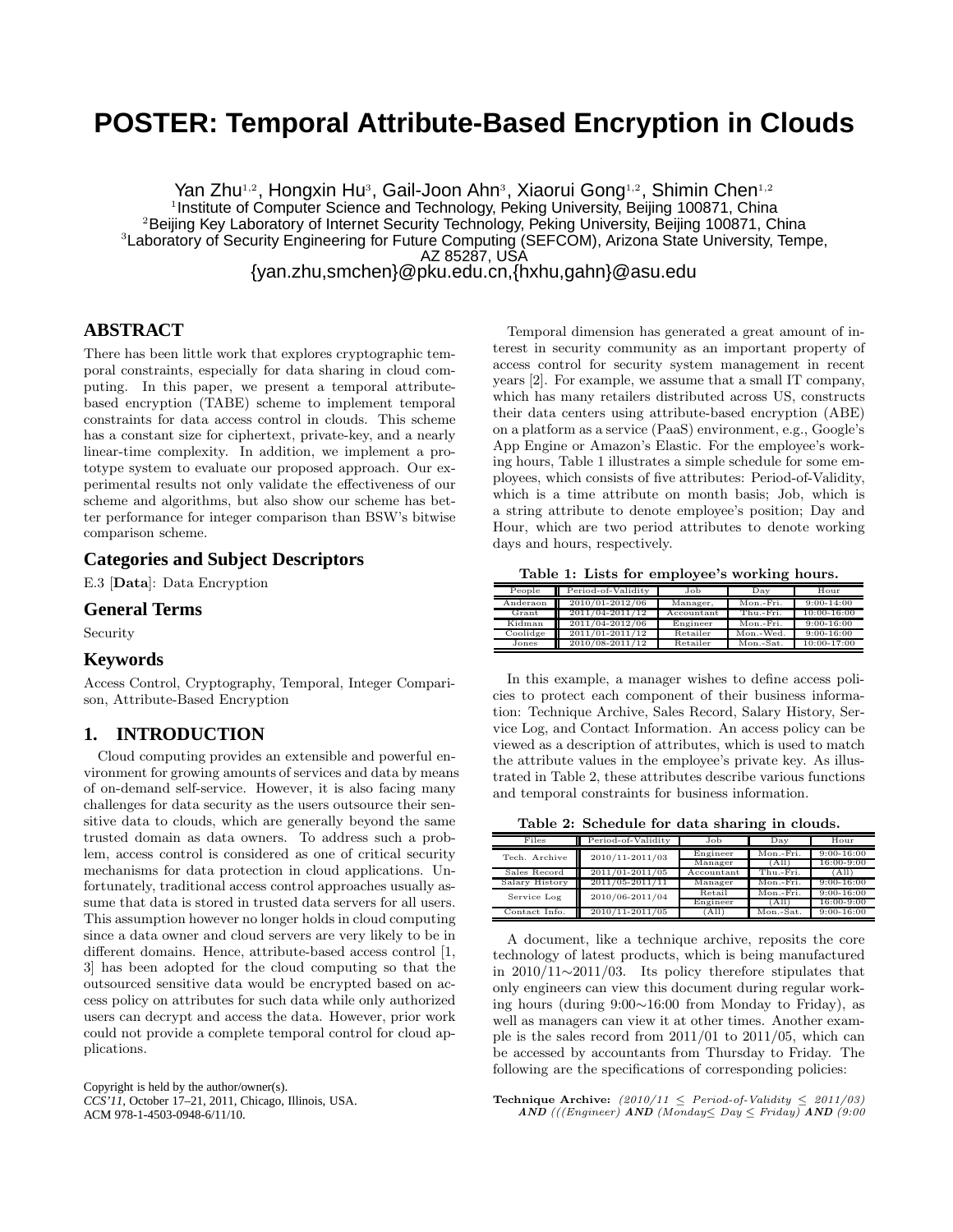$\leq$  Hour  $\leq$  16:00)) OR ((Manager) AND ((16:00  $\leq$  Hour  $\leq$ 23:59)  $\overline{OR}$   $(0:00 \leq Hour \leq 9:00))$ 

Sales Record:  $(2011/01 \le Period-of-Validity \le 2011/05)$  AND  $(Accountant)$  AND  $(Thursday \le Day \le Friday)$ 

Unfortunately, existing ABE schemes cannot meet the requirements of temporal access control addressed in the above example due to the reason that these schemes cannot support integer range comparison, which is necessary to represent temporal constraints. In fact, Bethencourt et al. [1] has perceived this topic from a naive point of view on integer comparison and provided a bitwise-comparison method (called as BSW's scheme) to realize a pretty simple control, e.g.  $a < 11$ , but this method does not support range expressions in user's private key because both "\*1\*" and "\*0\*" may appear in the same bit position. This means that we are not able to specify a temporal licence in user's private key. This obstructs such a method to achieve fine-grained temporal access control. In addition, the complexity of bitwise comparison should influence the efficiency of temporal constraint in practical applications in clouds.

In this paper, we address temporal access control in clouds, along with an efficient cryptographic framework to support temporal constraints. We first define the range of integers to extend the power of attribute expression in access policy and user's private key, and then propose a temporal attributebased encryption (TABE) scheme to implement various temporal constraints to regulate data sharing in clouds. This scheme has a constant size for ciphertext, private-key, as well as a nearly linear-time complexity. In addition, we implement a prototype of TABE system to evaluate our proposed approaches, and our experimental results show the effectiveness and efficiency of our approach.

This paper is organized as follows. In Section 2, we propose our TABE scheme with the definition of integer comparison. Then, we evaluate the performance of our scheme in Section 3. Finally, we conclude this paper in Section 4.

# **2. TABE FOR CLOUD COMPUTING**

For the sake of clarity, we introduce the following notations:

- A: the set of attributes  $\mathcal{A} = \{A_1, \cdots, A_m\};$
- $A_k(t_i, t_j)$ : the range constraint of attribute  $A_k$  on  $[t_i, t_j]$ , i.e.,  $t_i \leq A_k \leq t_j$ ;
- $\bullet$   $\mathcal{P}$ : the access control policy expressed as a Boolean function on AND/OR logical operations, generated by the grammar:  $\mathcal{P} ::= A_k(t_i, t_j) | \mathcal{P}$  AND  $\mathcal{P} | \mathcal{P}$  OR  $\mathcal{P}$ ;
- $\bullet$   $\mathcal{L}$ : the access privilege assigned to the user's licence, generated by  $\mathcal{L} ::= \{A_k(t_a, t_b)\}_{A_k \in \mathcal{A}};$
- $PK_{\mathcal{A}}$ : the public key over  $\mathcal{A}$ ;
- $SK_{\mathcal{L}}$ : the private key with  $\mathcal{L}$ ;
- $MK:$  the master key presided by system managers;
- $\mathcal{H}_{\mathcal{P}}$ : the ciphertext header over  $\mathcal{P}$ ;
- $ek$ : the session key used to encrypt the data by symmetrical encryption scheme.

The definitions of  $P$  and  $\mathcal L$  can meet the basic requirements of dual temporal expressions.

# **2.1 TABE Framework**

We focus on the temporal access control and encryption process in cloud computing. TABE consists of four algorithms as follows:

- Setup $(1^{\kappa}, \mathcal{A})$ : Takes a security parameter  $\kappa$  as input, outputs the master key  $MK$  and the public-key  $PK<sub>A</sub>$ ;
- GenKey $(MK, u_k, \mathcal{L})$ : Takes the user's ID number  $u_k$ as input, the access privilege  $\mathcal L$  and  $MK$ , outputs the user's private key  $SK_{\mathcal{L}}$ ;
- Encrypt( $PK_A, \mathcal{P}$ ): Takes a temporal access policy  $\mathcal P$ and PK as input, outputs the ciphertext header  $\mathcal{H}_{\mathcal{P}}$ and a random session key ek; and
- Decrypt $(SK_{\mathcal{L}}, \mathcal{H}_P)$ : Takes a user's private key  $SK_{\mathcal{L}},$ and a ciphertext header  $\mathcal{H}_{\mathcal{P}}$  as input, outputs a session key ek;

For the sake of brevity, the encryption on data is not shown in this framework since data owners could easily employ traditional symmetric key cryptography to encrypt and then outsource data with the help of a random session key. This framework is based on BSW's scheme [1], in which both AND/OR operations and basic fine-grained access control are not within the scope of this paper.

# **2.2 Security Models**

In attribute-based access control, we define policies with temporal constraints to specify the exact intervals during which an event can be enabled or disabled by matching the user's licence. Generally, we denote the time as a set of integers U, and the permitted time of access policy  $U_{\mathcal{P}}$  is also denoted as a subset of U. Assume that the access privilege in the licence is  $U_{\mathcal{L}} \subseteq U$ . We have the following definition:

DEFINITION 1. Given a set of time  $U$ , a user is authorized if and only if  $U_{\mathcal{P}} \cap U_{\mathcal{L}} \neq \emptyset$ , where  $U_{\mathcal{P}} \subseteq U$  is the permitted time for an access policy and  $U_{\mathcal{L}} \subseteq U$  is the granted time in the user's licence.

Note that, this definition is not strict enough for some access control models due to the reason that there may exist a time t in which a user is authorized but  $(t \notin U_{\mathcal{P}}$  and  $t \in U_{\mathcal{L}})$  or  $(t \in U_{\mathcal{P}} \text{ and } t \notin U_{\mathcal{L}})$  where  $U_{\mathcal{P}} \cap U_{\mathcal{L}} \neq \emptyset$ . However, it is acceptable for real-world applications since a user may store her/his previously accessed data.



#### Figure 1: Temporal attribute-based encryption for cloud computing.

Based on our TABE framework, we construct a cloudbased data sharing service involving three different entities as depicted in Fig. 1: data owner, cloud server, and some data users (e.g., computers, mobile devices, or general equipments). In order to implement temporal access control, a data owner has a collection of data to be outsourced to cloud servers in an encrypted form of  $\text{Encrypt}(PK_{\mathcal{A}}, \mathcal{P})$ . At all times the data owner can assign a private key  $SK_{\mathcal{L}}$  to data users by using  $GenKey(MK, u_k, \mathcal{L})$ . To access these data, the data users download data from cloud servers and then decrypt them by utilizing  $\text{Decrypt}(SK_{\mathcal{L}}, \mathcal{H}_{P}).$